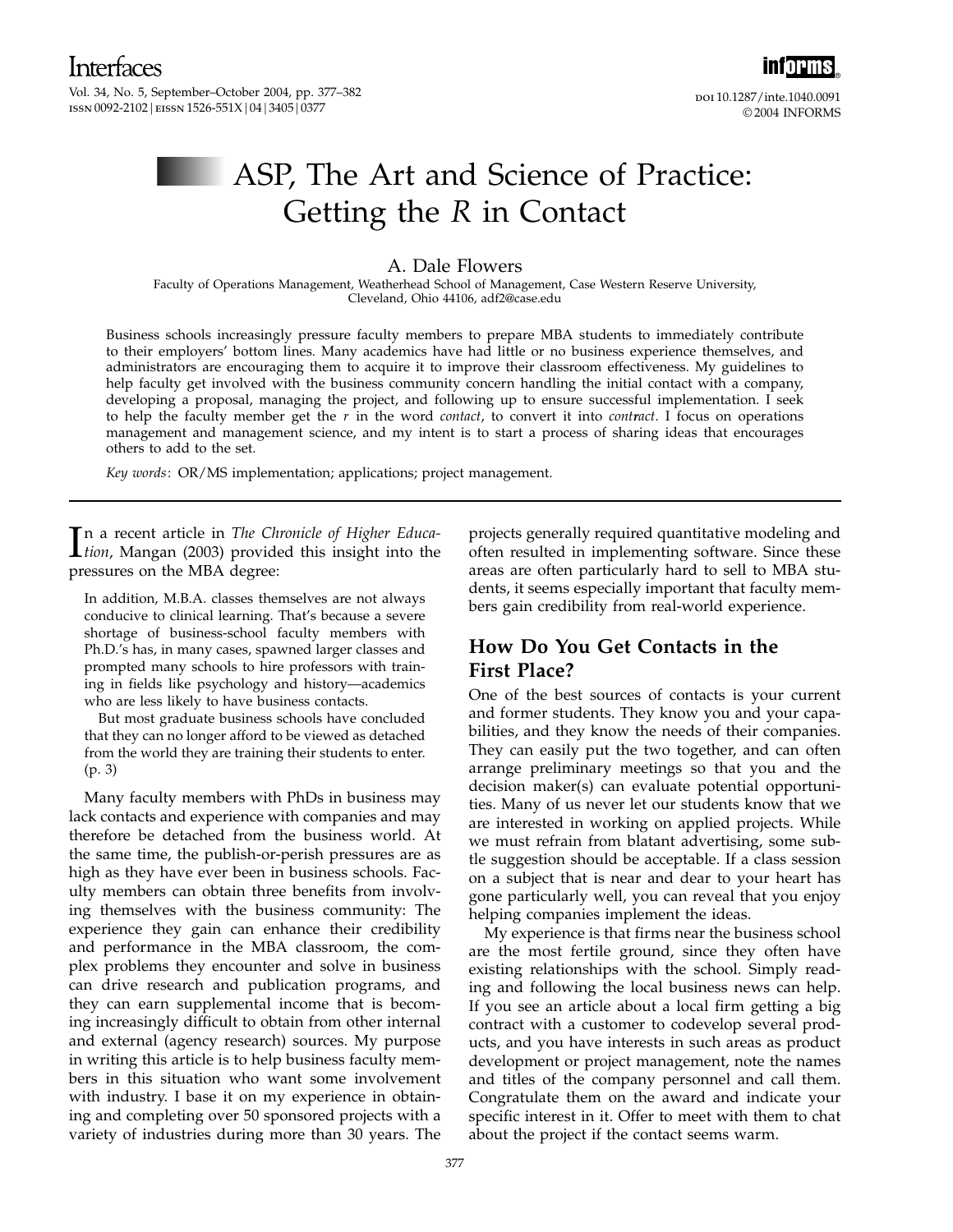Your colleagues and school administrators may also be able to help you with contacts. If you pursue this strategy, be sure to establish a clear understanding of the ground rules that your colleagues want you to follow so that you don't hurt their relationships with their contacts. Even friends and neighbors can sometimes help with introductions and contacts.

The companies that best fit your expertise may not be located in your area, so you may need a remote contact. Start with the alumni office of your employer and see if any graduate of the school works at the company. Alums generally enjoy promoting their schools to others in their companies, and many companies have hired so many graduates of a particular university that they have active in-house alumni groups. If this search fails, you can still follow news about companies of interest and try to make contact just as you would with nearby companies, except you will have to work harder without face-to-face interaction. You can also search for publications that faculty members of other schools have written about your companies of choice. Some authors may be benevolent enough to help colleagues from other schools gain access, especially when your interests and theirs do not overlap.

# The First Exploratory Meeting

Probably most important during your first interaction with company personnel is to be a good listener. Faculty members usually do a lot of talking, so listening is a challenge. Ask questions that help you to understand the problem in detail, but resist the temptation to propose an immediate solution to it. I have several reasons for these suggestions.

First, company personnel may not be totally comfortable with a professor. The more you can put them at ease, the better your chances of getting the  $r$  in contact. If you use technical language that they don't understand, your chance of success drops. Initial explanations of the problem may make it appear to be outside your areas of interest. However, as the layers of the problem unfold you will learn more about it. At times, company personnel will pause to give you the floor. If you are comfortable summarizing your understanding of the problem to that point using their language as much as possible, do so.

I once went to Texas Instruments (TI) to discuss a problem described as a production-scheduling problem and learned that it was really an assembly-linebalancing problem. Such problems were not of great interest to me, but the problem became interesting once I understood all its complexities. I developed a lot of ideas and went back for a second meeting to discuss the ideas, which TI received enthusiastically. So I suggested that I write a proposal to develop

and implement the ideas. I was informed that TI did not employ outside contractors (this was in 1978) but would buy software. Therefore, I developed a computer program (Flowers 1978) that implemented the ideas, and the company bought it after seeing some of its results. It paid \$5,000 for it and estimated that it saved them between \$3 and \$5 million per year in direct labor savings.

Had I been overly concerned about the meter running (being guaranteed payment for my services), I would not have taken advantage of this opportunity. If you are fairly new to working with companies, I suggest that you focus on how much benefit you are going to provide to them, rather than how much money you are going to make. If you are effective in working with companies, you will have many more opportunities to make money as you gain experience and confidence.

## Subsequent Interviews

Often you will need to learn more about the problem and its environment before you can develop an intelligent proposal. You may need to schedule additional interviews with key people to obtain this information. For two critical reasons you should be thoroughly prepared for these interviews. First, they are your last chance to get answers to your questions and to test your concepts before submitting your formal proposal. Second, the people you meet will size you up and give their assessments to the primary decision makers who decide whether to fund the project. In addition to asking specific questions of people who represent different points of view on the problem (marketing and manufacturing, for example), you should also parrot back a summary of your understanding of the problem to each person to solicit elaboration. Through this process, you may obtain a broader understanding of the problem.

In these interviews, each person you are meeting may try to get you to commit to his or her point of view. A marketing manager may tell you that inventories in the company are so low that the company is missing sales opportunities. Then the marketing manager will ask you, "You will be able to prove that we need to increase our inventories, right?" The finance manager may tell you just the opposite and ask you the opposite question. You need to have ready answers that don't turn either individual off, since you do not want them to argue against retaining you. A useful answer is the simple statement that you are too new and inexperienced in their company to draw any conclusions yet, but that the process of your analysis will certainly reveal what the problem is and provide good recommendations for solving it.

During this interview process, you should also try to understand the problem environment and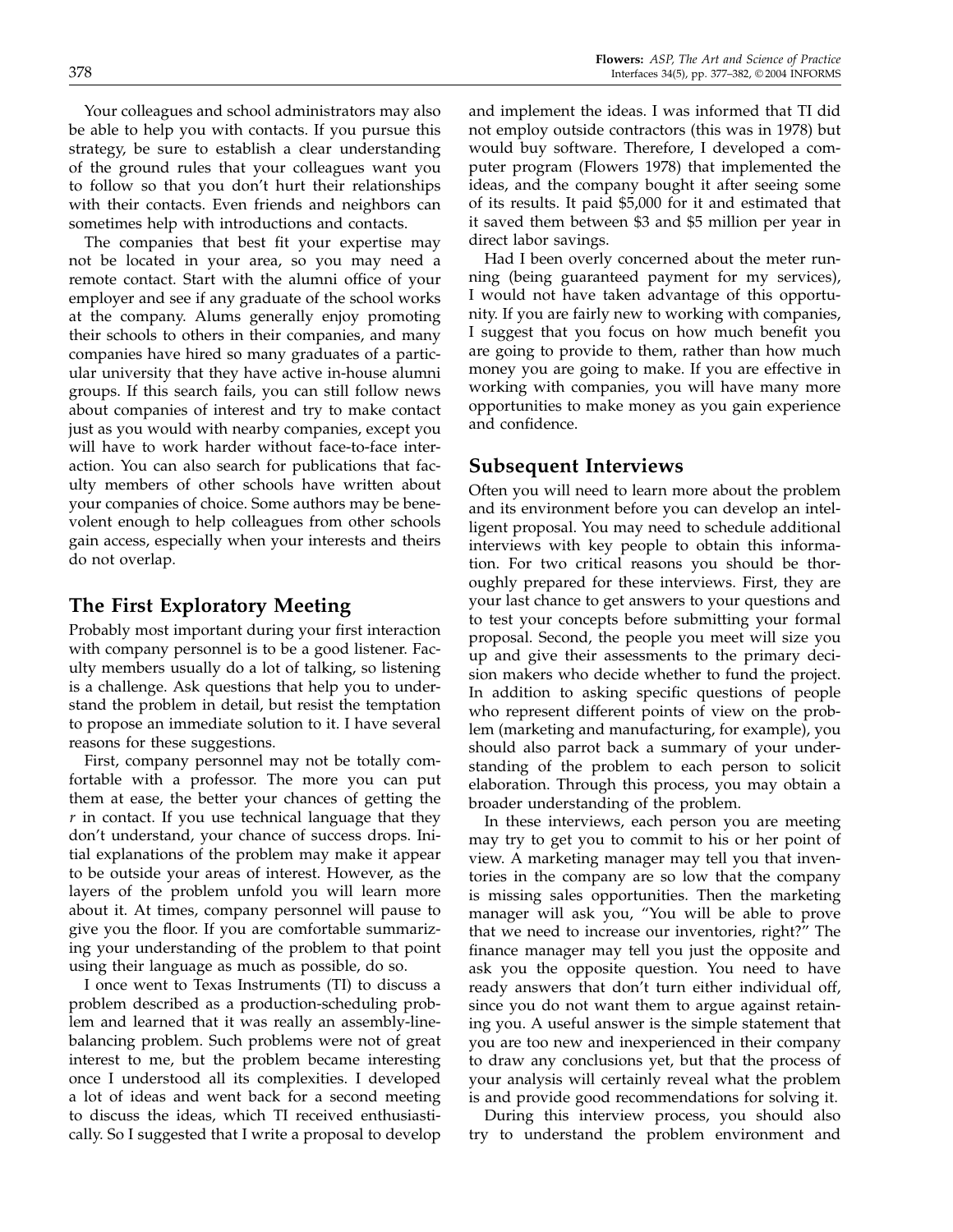the leverage points. I once wrote a proposal for a steel company to work on loading furnaces for a batch-annealing process. I learned that the company updated information on its coil inventories only once every 24 hours and that the inventory turned about once every 24 hours. This meant that trying to select a batch of coils to anneal even 12 hours after the last inventory update would probably not be successful, since you would have no information on half of the inventory available. Any algorithm I developed using antiquated data would have failed.

The problem scope that a company lays out may be so narrow that it will be hard to show major benefits. In 1979, a consumer-products company asked me to do a layout study to develop new layouts for its office, warehouse, and manufacturing areas. At the time, these areas were spread across two locations. I knew that the savings in materials handling that the company might obtain from the study would be modest, and I suggested the company consider a broader facilities-consolidation study. It declined to do so, and I went ahead with the layout study. The results produced a more organized and productive company but left much unused space in the two facilities. The company later retained me for the facilities-consolidation study, which resulted in its closing one facility and combining its operations in the other one. The beforetax rate of return for the consolidation study was 44 percent, and the company was elated. If I had not been looking beyond the project I was asked to do, I might have missed this opportunity to better serve the company.

A general criterion that can guide you in any situation is, "What would I do if I owned this company and wanted it to be successful in its industry in both the short term and the long term?" In 1990, Merit Brass Company asked me to help it write a quality manual for the company. I explained that this was not the kind of thing I normally did, but if the company would increase the scope a bit to include a quality and operational audit, I would quote on the work. What the company and I learned from the audit and what we did about it led to a Franz Edelman finalist award (Flowers 1993). Some companies resist any effort to broaden the scope of a project for fear it will cost more money and take more time. These are real fears. On the other hand, you have to be somewhat confident that the project as defined can benefit the company. Otherwise, you are not building the kind of reputation you want for the long term.

After your meetings with various company personnel, you should have a good idea of the nature of the problem. You should ask yourself a critical question. Is the project consistent with your own professional objectives for it? I characterize projects as oriented more toward consulting or more toward applied

research. The work is consulting if the problem has well-known answers that require no extension of the body of knowledge. You may still decide to take such an assignment if (1) you want the experience for your professional development, (2) you want to integrate the learning into your classroom activities, (3) you feel you may be able to publish a case study and an implementation article based on it, (4) you are doing the work for financial reasons, and/or (5) you have the time to do it without jeopardizing other important activities. If the project does not meet your go criteria, try to bow out gracefully in such a way that you still help the company. You can refer the company to a colleague you think would do a good job on the work. You can suggest a professional consulting organization that should be able to handle the work. You can suggest that it hire one or more of your students to do the project, with or without your supervision.

To help you decide whether you should supervise students on a project, you can rely on the following logic. If the company has all the expertise it needs to do the project in house and has the time and willingness to supervise the project, you should be able to refer a student and bow out. If the company does not meet either of these criteria and you bow out, you and the company are making the student the project leader for both content and process. Few students are ready for such responsibility, and as a result, the project may stall and create dissatisfaction. Company personnel will generally be honest with you if you explain your criteria and will admit they need your time.

Assuming a project meets your professional objectives, you are ready to proceed to the proposal stage.

# Writing the Proposal

Write a juicy proposal. Do not worry about giving away the answer. If the client firm feels that it can take your proposal and run with it without you, it is probably not the kind of client you want. Real players recognize the value of the external professional's point of view and want the person who wrote the great proposal to help the company implement it.

#### The Introduction and Background Section

In the introduction and background section of the proposal, you should summarize what you have learned about the company and the problem it wants you to help it to solve. You should include a forceful statement that this problem needs to be solved (for example, "If inventories continue to increase at this rate, half of all assets will be inventory within two years"). You should demonstrate that you were a good listener during the interview process and that you have an excellent grasp of what the company needs to accomplish. If the company provided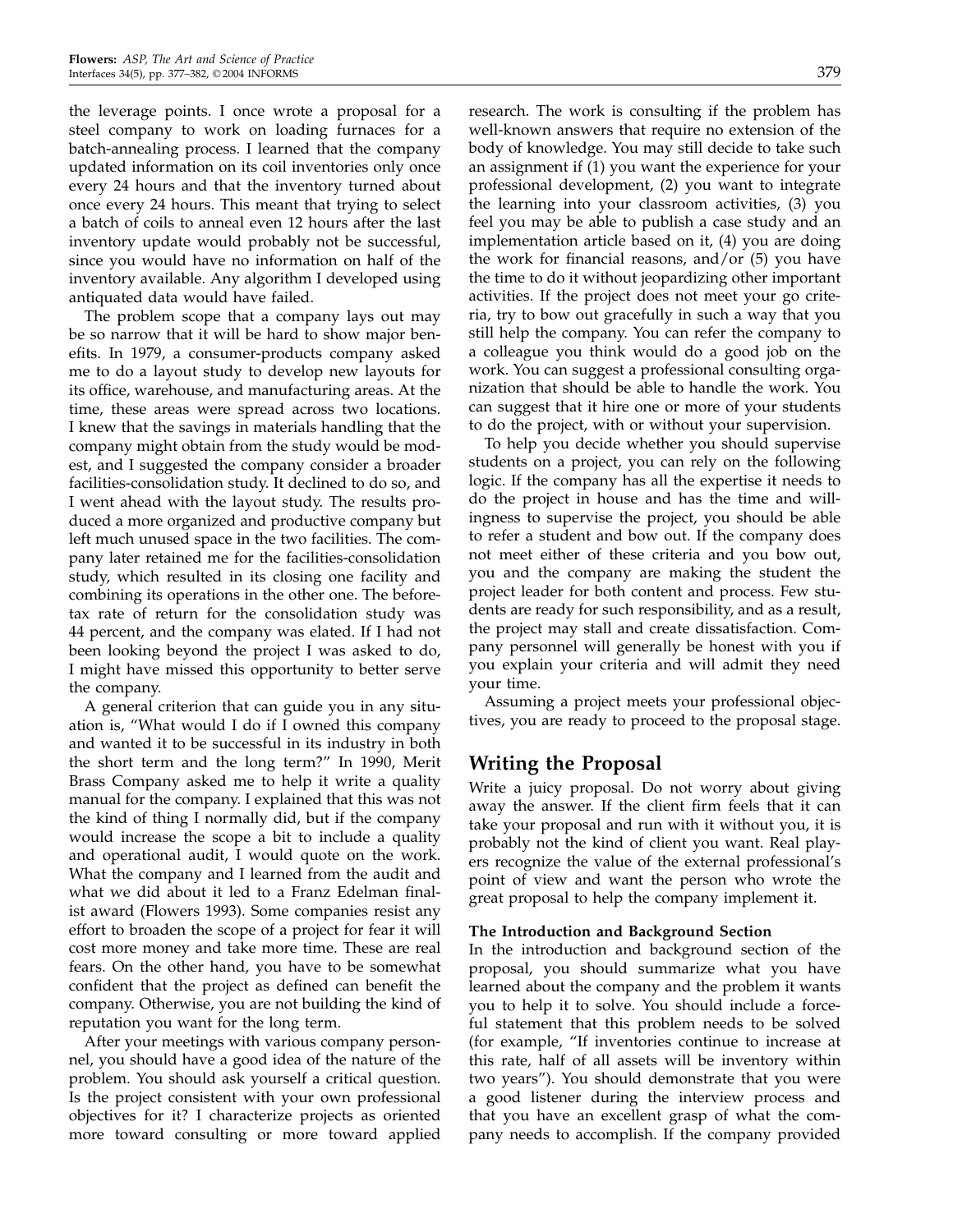#### The Approach Section

In the approach section, you should address both process and content issues. In describing the process, spell out how you want to work with the company personnel. I establish a total quality management (TQM) team for each project. I request a representative from each area who can contribute to the solution and to its implementation. Implementation is critical. Will your work be of any value to the sponsor if it is never implemented? Its value will be negative: your cost and the internal costs for the project. By including everyone in the team process, you will ensure that you address the right problem and that you maximize your chance for an enthusiastic implementation. A mediocre solution implemented enthusiastically will produce more tangible benefit than a perfect solution implemented halfheartedly. I have repeatedly worked in environments in which I could see that pushing the envelope in the implementation process would produce great benefits, but the company team members pushed back, arguing that the firm could not handle that much change. In such cases, I must compromise on the solution quality to ensure its enthusiastic implementation. I can, however, pursue the extensive version of the problem in my research. Many times, sponsors later implement the more complex and demanding versions of the solution processes, but they do so in steps.

I once did a project for a manufacturer of semiconductor devices to improve the efficiency of its incoming inspection process (Flowers 1980, Flowers and Cole 1985). The design criteria for the inspections were so tight that sample sizes as large as 500 were common for the single-stage sampling plans in effect. (A single-stage plan means that one sample is drawn and every unit is inspected, and then a final accept or reject decision is made.) For months, inspectors worked overtime on Saturdays and many Sundays with a corresponding loss of spirit. I wrote a computer program that allowed for multiple-stage attributesampling plans, with the minimal sample size per stage equal to one unit. (Multiple-stage plans allow you to take a small sample and then decide to accept, reject, or continue sampling based on the results. If you either accept or reject at an early stage, you inspect many fewer total units than you would with a corresponding single-sampling plan.) However, the company managers thought that diverging too radically from the previous practice would be going too far too fast. They started with two-stage plans at 200 to 250 items per stage, went on to five-stage plans with 100 per stage, and finally to plans with up to

10 stages of 50 items per stage. They completely eliminated overtime; in fact, they reduced the number of inspectors needed. This work was awarded an IIE Transactions Development and Application Award.

In addition to explaining the process component of your work, you should explain in simple terms the technical approach you plan to take (for example, mathematical programming or simulation). It is usually not necessary to spell out technical details at this point. In fact, such details may make decision makers less likely to accept the project.

#### Working Arrangements Section

In the section on working arrangements, you should explain the important logistics for the project. You may have discussed them with your primary liaison in the company. You should include meeting schedules. If you have to spend time traveling to reach the company facility, you can reasonably ask that meetings be scheduled in a concentrated way when you make a trip. You should also make the company responsible for collecting the data, for ensuring its integrity, and for providing it to you in a convenient computer-readable format (a spreadsheet, for example). Even with this provision, study the data carefully as soon as you receive them. If they do not look correct, immediately make your suspicions known to the providers and push them to correct the data. The client firm will not be happy if you do a lot of analysis with data that are obviously bogus. You will not be happy if the firm expects you to repeat all that work on the correct data for no additional compensation. So make sure you have the right data.

#### Deliverables Section

In the deliverables section, spell out exactly what you are going to provide. Typical deliverables include a final presentation, any data or spreadsheet files you create in the process, any computer software you create, and possibly a final written report. Try to minimize the length of final reports; they are time sinks. On the other hand, if the client requires a final report, don't avoid it; simply be sure you include time to prepare it in estimating your hours for the project. A final presentation is useful since it allows an interactive dialogue with the company personnel that promotes better understanding of your work than the written report would on its own.

#### Confidentiality Section

Companies are incredibly secretive about their data. I once did a project for a large metropolitan newspaper to implement newsboy theory for sales of its paper from vending machines and stores (pharmacies, restaurants, groceries, and so forth). I signed a confidentiality agreement and subsequently asked for circulation data. I was flatly denied! A few months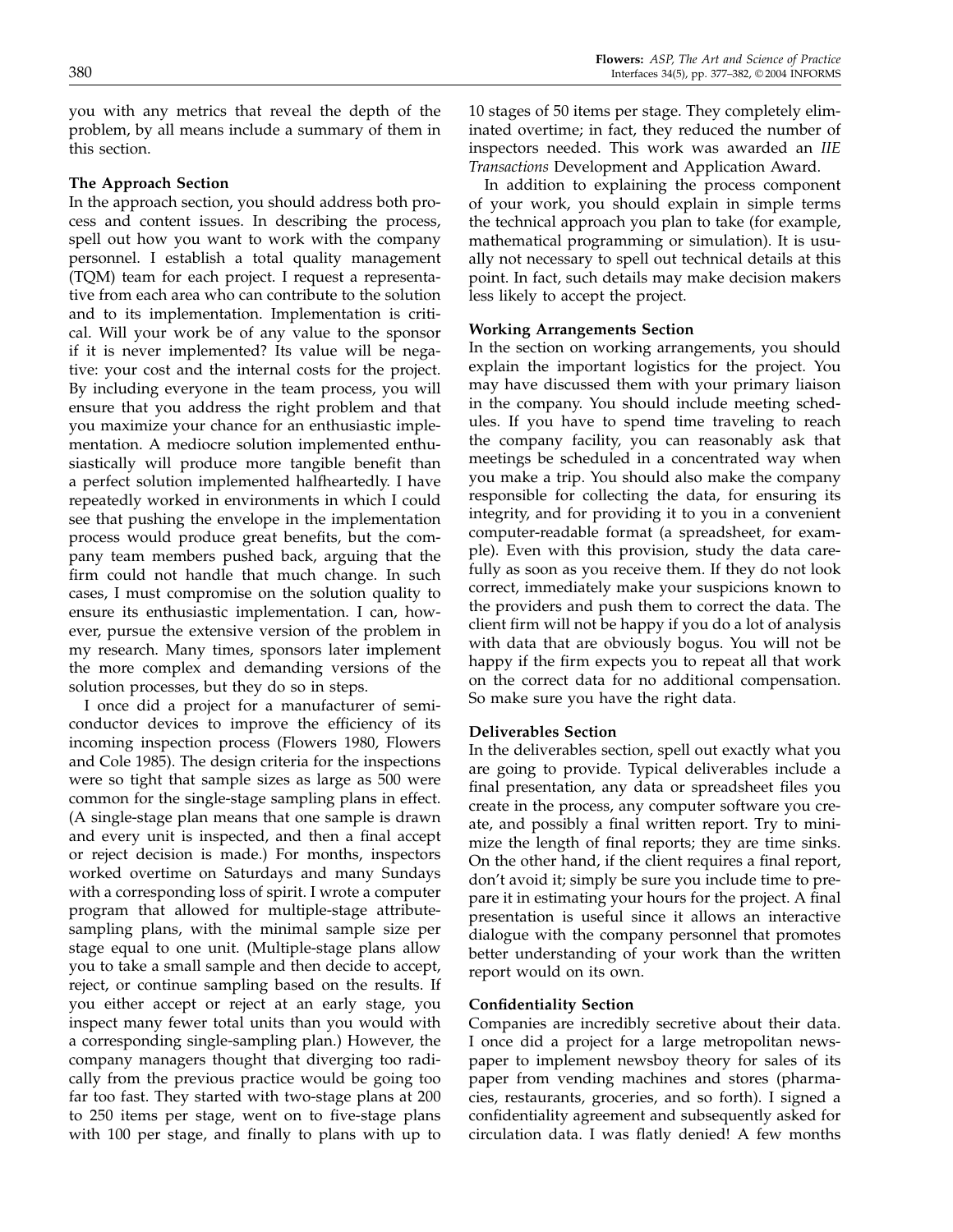later a local magazine that competes with the paper published the daily and Sunday circulation figures for the paper. The paper never confirmed or denied the figures to me, continuing its secretive habits. By including a standard confidentiality clause in your proposal, you relieve the anxieties of company personnel and you make yourself look as if you've been there before and know what you're doing.

#### Resource-Requirements Section

In the resource-requirements section, you provide an estimate of the number of hours you believe you and your team will spend on the project and the amount you propose to charge. By totaling the estimated hours for all personnel and the resulting costs, you will obtain a weighted average cost that will attract much less attention than if you provide separate lists of your hours and costs and, for example, student hours and costs. Unfortunately, this section is often the first section that company personnel read. You should emphasize that your requirements are modest compared to the benefits your work will provide to the company.

You should also spell out what support you expect from the company (for example, that it will schedule meetings promptly to support the project schedule, with the understanding that you will not ask company personnel to attend extensive meetings at a moment's notice).

Early in my career, I underestimated the time I needed by as much as a factor of four, so I charged for only one quarter of the time I actually spent on a project. Everything looks easier than it will actually be. Even so, I still think sponsors are most likely to accept fixed-fee contracts. As you get better at estimating the time you need, you won't often need more resources than you estimated. Since you will improve your teaching and research effectiveness through your work in industry, whatever pay you collect is just an extra benefit. Even if you are willing to do work for free just to gain the experience, you should have some costs that you ask the company to reimburse. This is an acid test. If the company will commit no resources to your effort, the likelihood that it will do anything with your results is small.

#### Legal Section

The legal section is pretty standard; it usually simply states that if any part of the proposal is found to be unenforceable, that does not affect the balance. It also spells out where any disputes will be resolved. The company typically has the upper hand here, so you must usually accept that resolutions of any disputes will be governed by the laws where the company is located. Since we never want to be in disputes anyway, this should not be a big deal.

#### Signature Section

The final section is just a signature block with lines for the necessary signatures and their dates, typically just your signature and that of a responsible person from the company. If you need student assistants, they typically work for you and not the company, so their signatures are not needed. You should have student assistants sign the same confidentiality clause that you sign before you share company data with them.

## Negotiating the Proposal

Once a company has a proposal, it commonly tries to negotiate certain aspects. It may be bargain hunting, but it may have reasons for other aspects. One company asked me to do all the work spelled out in my proposal for half of the budget request. I declined; the budget was what I really needed. The company accepted my original proposal and indicated that it routinely checked to see if proposed budgets had any fat in them. Another time, a \$500 million division of a large corporation asked me to redraft my proposal into two pieces, each for half of the original budget. It could approve the lower amounts without asking for corporate approval; otherwise corporate attorneys had to be involved. I recommend a policy of accurate estimates and little or no negotiation.

## Managing the Project

Once your project is accepted, it's time to get going. Since entire books have been written about project management, I won't cover the subject here. It amazes me, however, that many academics with book knowledge of project management ignore it when they are working on projects. Use your knowledge of project management to brainstorm a list of all activities that must be done to complete the project, the precedence relationships between them, and the estimated times for each, and identify the critical path. You will be glad that you did, and your estimates of resource requirements are likely to be accurate.

Project management has a behavioral side as well as a technical side. I recommend The Team Handbook (Streibel et al. 2003) for practical and behavioral guidelines for teams. A simple topic the book covers is how to keep minutes of meetings. I suggest circulating minutes within 24 hours of a meeting. Participants won't remember the details weeks or months later, much less that they agreed to complete tasks that they haven't done. The minutes and their attachments provide a superb starting place for creating your final presentation and report.

I suggest hiring students for all the project tasks they can handle with your support and direction. Student help will lower the cost of your project and will typically enhance the quality of work done